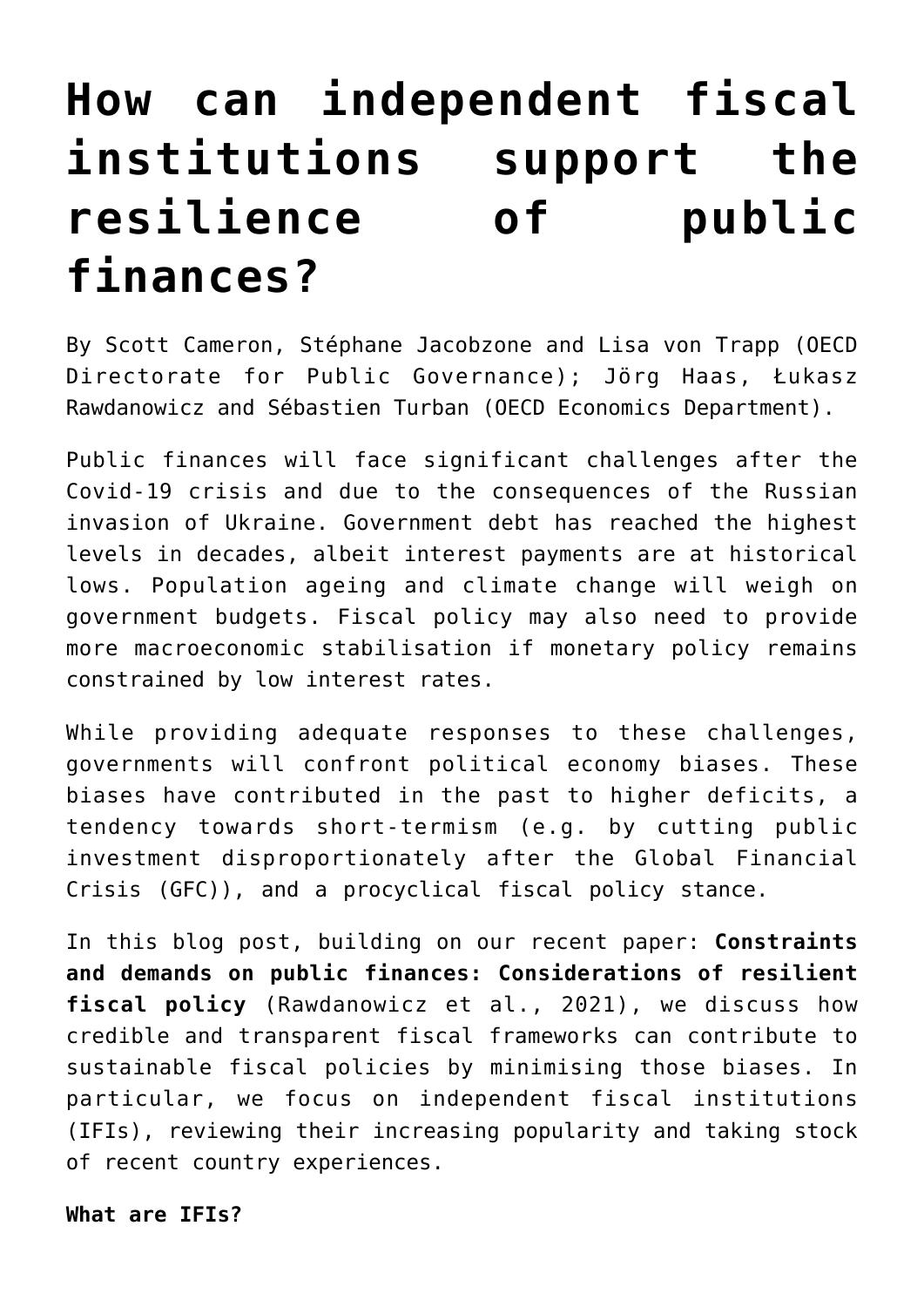IFIs are public institutions with a mandate to critically assess and, in some cases, provide non‑partisan advice on fiscal policy and performance (von Trapp, Lienert and Wehner, 2016). Examples include the Congressional Budget Office in the United States, the Bureau for Economic Policy Analysis (or CPB) in the Netherlands, the Office for Budget Responsibility in the United Kingdom and Spain's Independent Authority for Fiscal Responsibility.

In contrast to audit institutions, their assessments are forward-looking (Kopits, 2011) and unlike independent central banks, they do not have the authority to make policy. Rather, they ensure that unbiased information about the government's fiscal policies and their consequences is available. This additional transparency enhances the quality of the political debate, making governments more accountable for their policy choices and more credible vis‑à‑vis citizens and financial markets. IFIs thus support the sustainability of public finances.

In most countries, IFIs were established after the GFC, though in a few they have existed for more than 50 years (Table 1). The main motivations for establishing IFIs were improving the transparency of the budgetary process and monitoring compliance with fiscal rules in the context of high debt.

### **Table 1. Most independent fiscal institutions are young**

Timing of foundation

| Before 1969                             | 1970-1989                               | 1990-2009                           | 2010-today                                                                                                                                                                                                                                      |
|-----------------------------------------|-----------------------------------------|-------------------------------------|-------------------------------------------------------------------------------------------------------------------------------------------------------------------------------------------------------------------------------------------------|
| Belgium, Denmark and<br>the Netherlands | Austria and the United<br><b>States</b> | Canada, Korea, Mexico<br>and Sweden | Australia, Chile, Costa Rica, the Czech Republic,<br>Estonia, Finland, France, Germany, Hungary,<br>Iceland, Ireland, Italy, Latvia, Lithuania, Luxembourg,<br>Norway, Portugal, the Slovak Republic, Slovenia,<br>Spain and the United Kingdom |

Note: Norway's Advisory Committee for Fiscal Policy Analysis has recently had its mandate extended to independently assess the sustainability of fiscal policy, bringing it closer to some European IFIs. The Norwegian ministry of finance acts as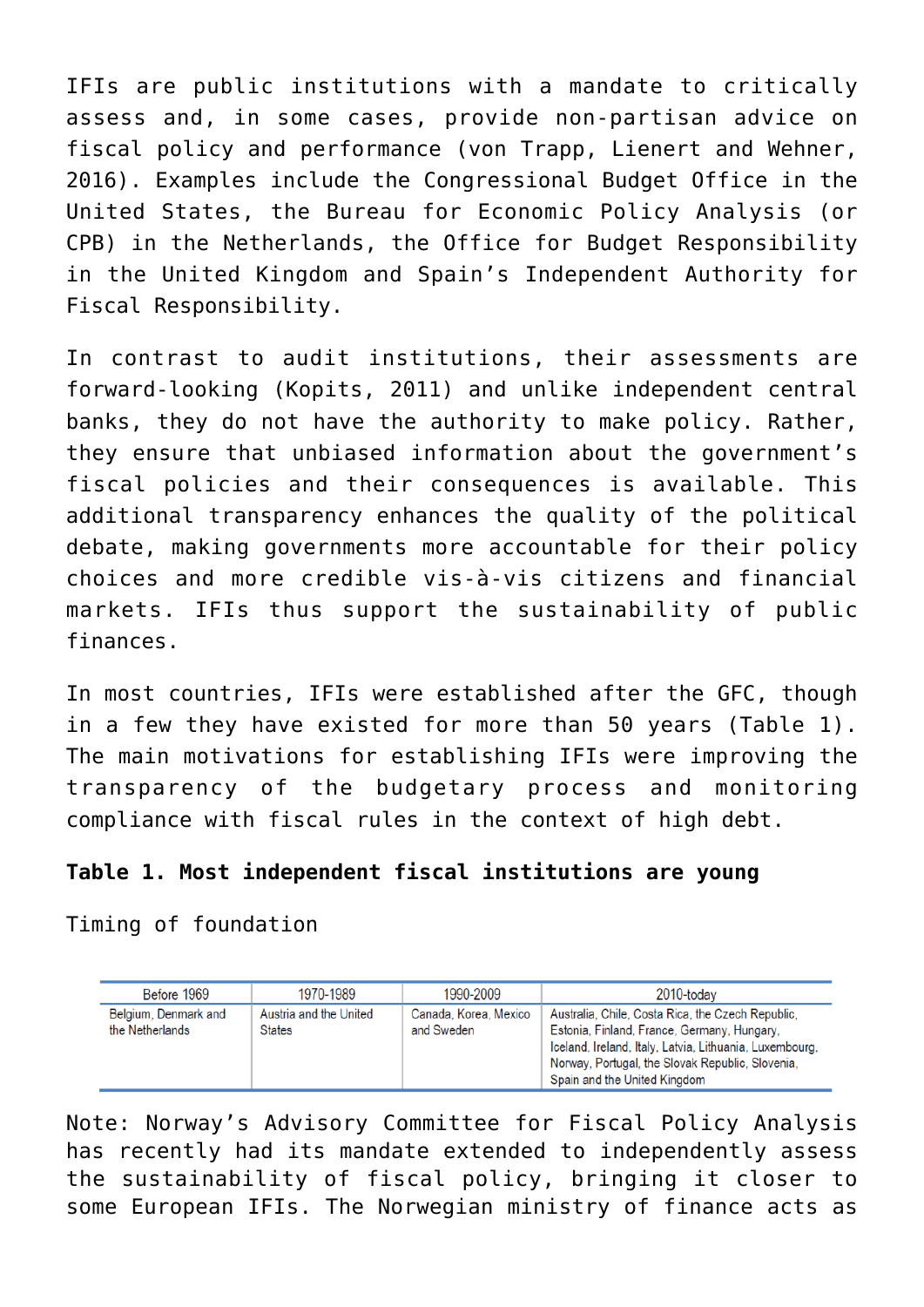its secretariat and one committee member is employed by the ministry, though this member is not involved in assessing the sustainability of fiscal policy.

Source: OECD Independent Fiscal Institutions Database 2021; OECD Secretariat.

**IFIs are common but their functions differ**

Today, there are IFIs in three out of four OECD economies, although they vary widely with regard to their mandate and resources (Figure 1). A new OECD [dataset](https://www.oecd.org/gov/budgeting/ifi-database.htm) (OECD, 2021a) shows that typical tasks of IFIs include assessing long-term fiscal sustainability, endorsing or producing economic and fiscal forecasts, monitoring compliance with rules, and estimating costings of policies. IFIs with more demanding mandates, particularly those involved in cost estimations, tend to have more staff at their disposal, for example in Korea, the Netherlands and the United States. By contrast, IFIs in some of the largest OECD economies, such as Germany and France, have limited mandates and relatively few staff.



## **Figure 1. Mandates and resources of IFIs vary widely across the OECD countries**

Note: Several OECD countries have chosen to have their official macroeconomic forecasts supplied by an independent organisation other than an IFI, for example, Austria (the Austrian Institute of Economic Research), Finland (an independent body within the Ministry of Finance), Luxembourg (STATEC, the national statistics advisor), Slovenia (the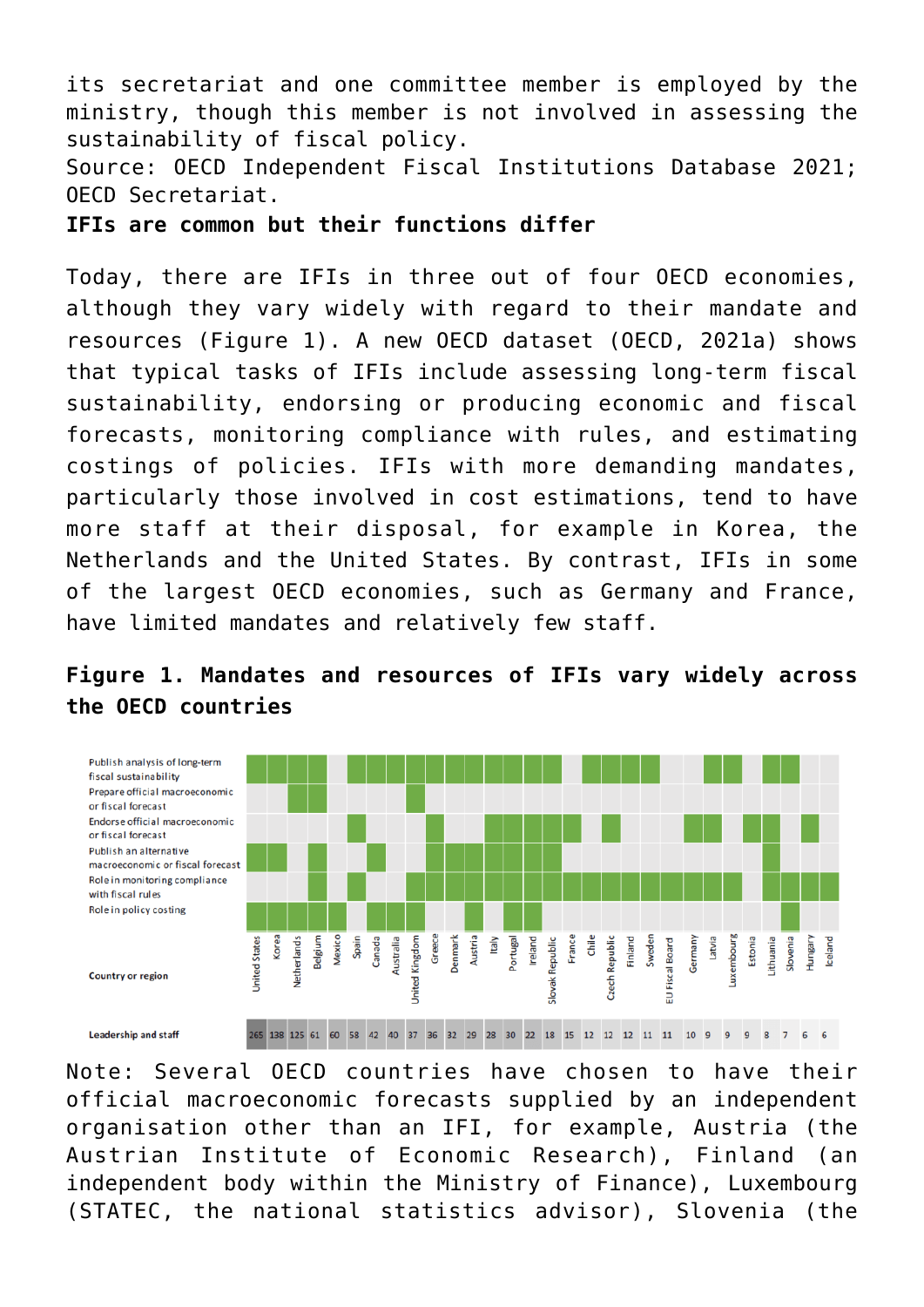Institute of Macroeconomic Analysis and Development), and Sweden (the National Institute of Economic Research). Canada takes its macroeconomic assumptions from an average of private-sector forecasts.

Source: OECD Independent Fiscal Institutions Database 2021.

# **IFIs contribute to fiscal stability but they do not guarantee it**

While research has tentatively associated IFIs with increased fiscal rule compliance, more accurate forecasts (Fall et al., 2015; Beetsma et al., 2018), and less pro-cyclical fiscal policy (Debrun and Kinda, 2017), they are neither a necessary nor a sufficient condition for sustainable public finances. Some countries with a reputation for fiscal prudence and transparency have a small fiscal council with a very limited mandate, like Sweden, or none, like New Zealand. IFIs may not need to be strong to maintain compliance with fiscal rules if there is a political consensus in favour of low deficits. Conversely, even an IFI with a far-reaching mandate will not be able to keep a government from circumventing fiscal rules that are not supported by the electorate. The interaction between the elements of a fiscal framework plays a key role.

Still, there are numerous examples of how IFIs can contribute to fiscal performance across various areas:

- *Assessing long-term fiscal sustainability*. The Canadian Parliamentary Budget Officer produces an annual fiscal sustainability report covering all levels of government and public pension plans. The analysis has been used to challenge official narratives in several high-profile policy debates on changes to the age of eligibility for elderly benefits and adjustments to subnational transfer programmes for health care (Parliamentary Budget Office of Canada, 2021).
- *Endorsing or producing economic and fiscal forecasts*. Italy's Parliamentary Budget Office is mandated with endorsing the budget's macroeconomic assumptions under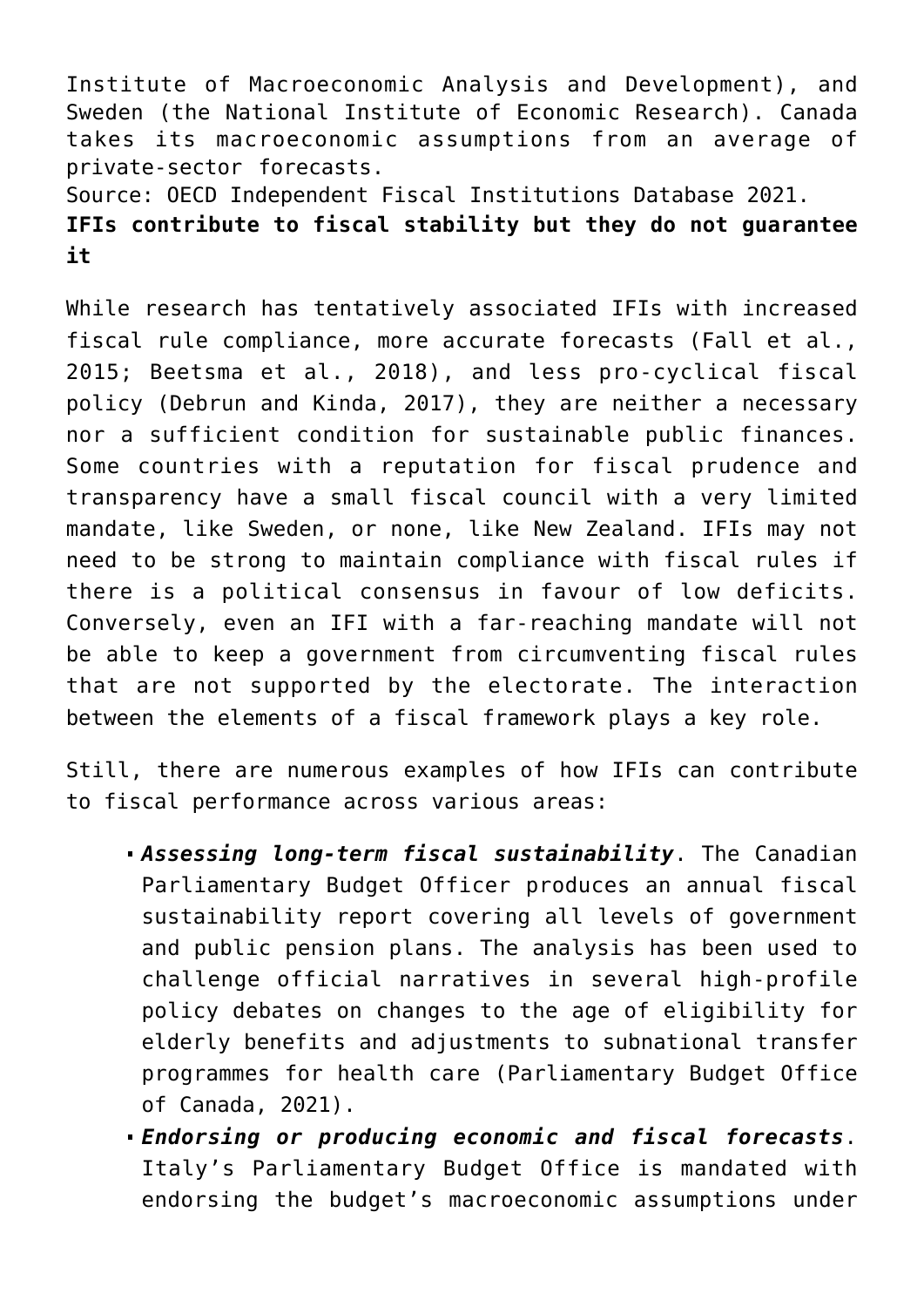domestic legislation to meet requirements of the EU's fiscal surveillance framework. In 2016, the Italian IFI determined that the government's forecast was optimistic and declined to endorse it. Following a parliamentary hearing, the government revised its plans using more conservative assumptions (Ufficio parlamentare di bilancio, 2019).

- *Monitoring compliance with rules*. The Irish Fiscal Advisory Council is required to confirm the government's compliance with the domestic implementation of the EU fiscal rules. To do so, it developed innovative methods to estimate Irish potential GDP and the output gap, which are notoriously volatile in Ireland under the EU's commonly agreed methodology, owing to distortions from capital flows and activity related to foreign-owned multinational enterprises (OECD, 2021b).
- *Costing of policies*. The US Congressional Budget Office played a pivotal role in informing debate on the multi‑trillion dollar Coronavirus Aid, Relief and Economic Security (CARES) Act. It published a preliminary costing of the Act and responded to subsequent requests from Congress to evaluate other aspects of the economic impact of the Act (OECD, 2020). In the Netherlands, the CPB assesses the fiscal and economic effects of parties' election platforms and the coalition agreements after the elections. These analyses have raised awareness of the need, at a political level, for prudent and sustainable budget policies (von Trapp, Lienert and Wehner, 2016).

#### **IFIs during the pandemic**

For IFIs established following the GFC, the COVID-19 pandemic was their first major test. As traditional channels of parliamentary oversight faced operational constraints and emergency legislative protocols, IFIs stepped in to provide independent scrutiny of emergency spending programmes and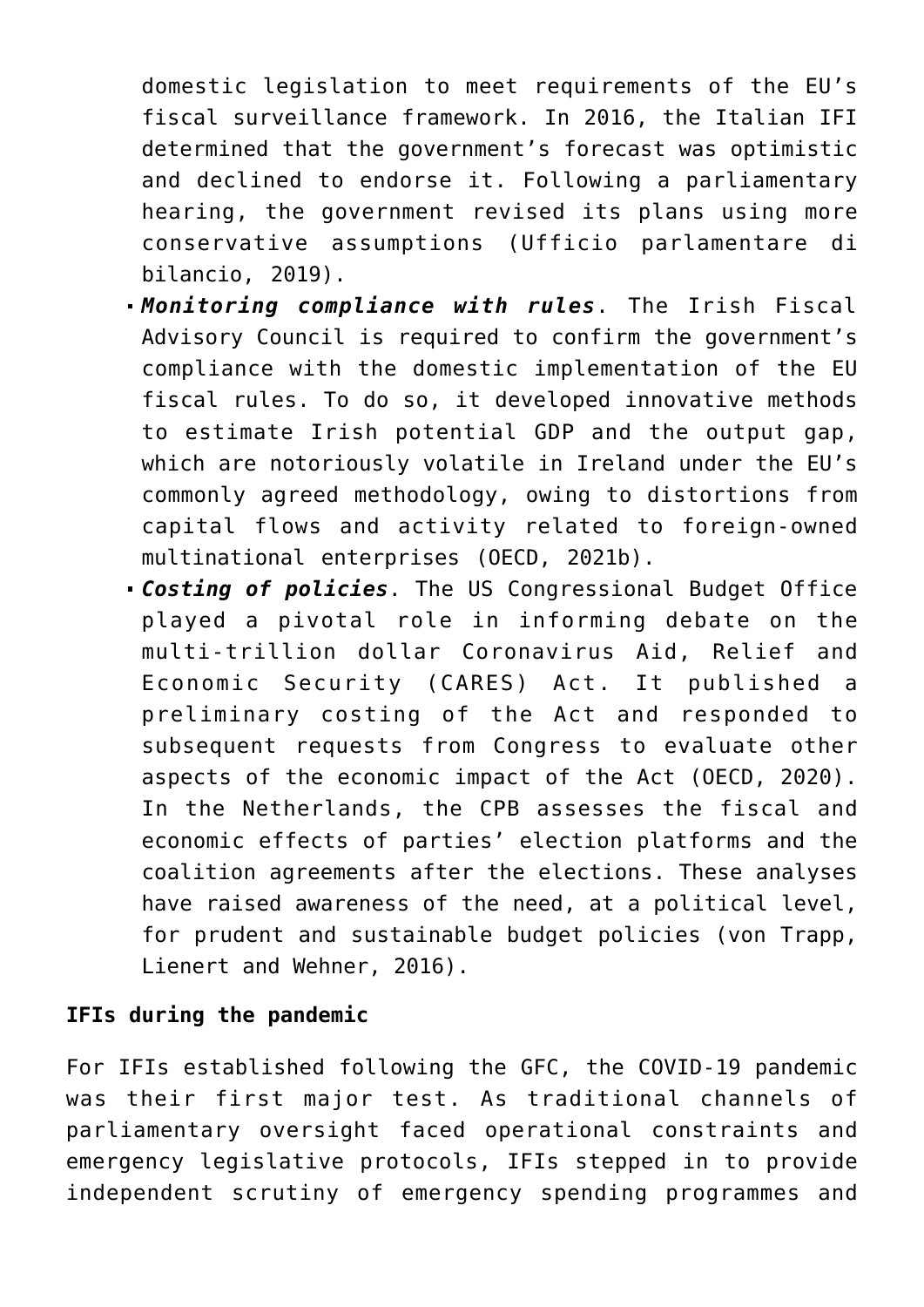real-time forecasts of the rapidly evolving economy and public finances (OECD, 2020). Over 90% of national IFIs in the OECD published rapid analyses of the economic and budgetary impact of the pandemic (see Figure 2 for a breakdown). They were an important source of analysis, with government either focused on fast responses or reluctant to publish analysis given the high degree of uncertainty. IFIs thus contributed to an open and democratic debate about public finance issues. They also supported governments activating escape clauses to suspend fiscal rules to ensure much-needed support to households and businesses through a transitory and unprecedented stress. The crisis showed that IFIs' varied mandates allowed them to respond in a meaningful way and to influence public debate. IFIs will continue to be critical partners during recovery as governments seek to restore sustainable and resilient public finances.

## **Figure 2. Breakdown of rapid analyses by IFIs during the Covid-19 pandemic**

Number of IFIs



Note: The dataset includes 40 IFIs, covering institutions within the OECD (including two sub-national IFIs and one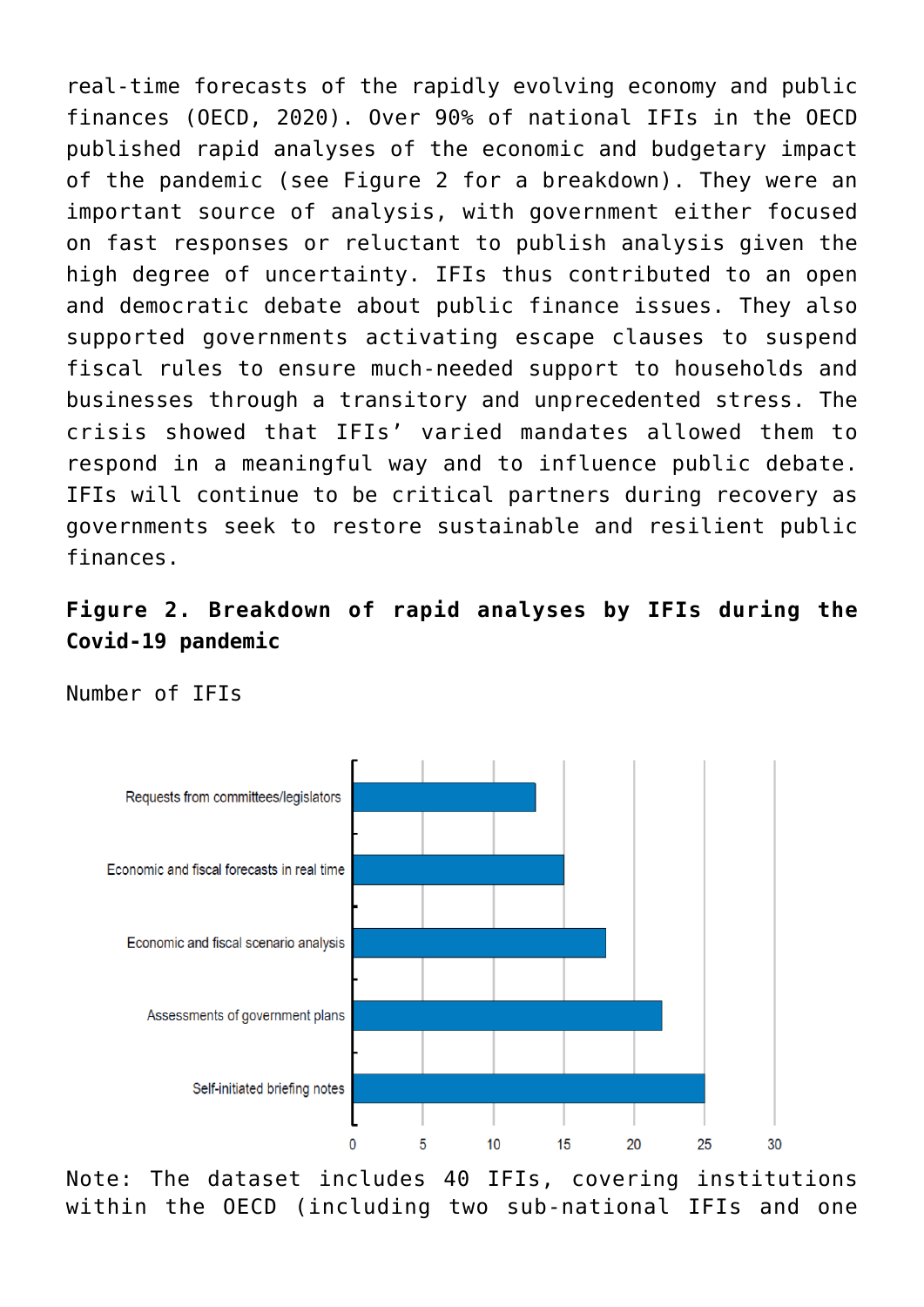independent advisory body established at the European level) and Brazil. Source: OECD (2020).

#### **References**

Beetsma, R. et al. (2018), "Independent Fiscal Councils: Recent Trends and Performance", IMF Working Papers, No. 68, International Monetary Fund, https://www.imf.org/en/Publications/WP/Issues/2018/03/23/Indep endent-Fiscal-Councils-Recent-Trends-and-Performance-45726.

Debrun, X. and T. Kinda (2017), "Strengthening Post-Crisis Fiscal Credibility: Fiscal Councils on the Rise – A New Dataset", Fiscal Studies, Vol. 38/4, pp. 667-700, <https://doi.org/10.1111/1475-5890.12130>.

Fall, F. et al. (2015), "Prudent debt targets and fiscal frameworks", OECD Economic Policy Papers, No. 15, OECD Publishing, Paris, [https://dx.doi.org/10.1787/5jrxtjmmt9f7](https://dx.doi.org/10.1787/5jrxtjmmt9f7-en) [en.](https://dx.doi.org/10.1787/5jrxtjmmt9f7-en)

Kopits, G. (2011), "Independent Fiscal Institutions: Developing Good Practices", OECD Journal on Budgeting, [https://dx.doi.org/10.1787/budget-11-5kg3pdgcpn42.](https://dx.doi.org/10.1787/budget-11-5kg3pdgcpn42)

OECD (2021a), OECD Independent Fiscal Institutions Database, Version 2.0, <https://www.oecd.org/gov/budgeting/ifi-database.htm> (accessed on January 2021).

OECD (2021b), Statement on a Two-Pillar Solution to Address the Tax Challenges Arising From the Digitalisation of the Economy,

[https://www.oecd.org/tax/beps/statement-on-a-two-pillar-soluti](https://www.oecd.org/tax/beps/statement-on-a-two-pillar-solution-to-address-the-tax-challenges-arising-from-the-digitalisation-of-the-economy-july-2021.pdf) [on-to-address-the-tax-challenges-arising-from-the](https://www.oecd.org/tax/beps/statement-on-a-two-pillar-solution-to-address-the-tax-challenges-arising-from-the-digitalisation-of-the-economy-july-2021.pdf)[digitalisation-of-the-economy-july-2021.pdf.](https://www.oecd.org/tax/beps/statement-on-a-two-pillar-solution-to-address-the-tax-challenges-arising-from-the-digitalisation-of-the-economy-july-2021.pdf)

OECD (2020), "Independent Fiscal Institutions: Promoting Fiscal Transparency and Accountability during the Coronavirus